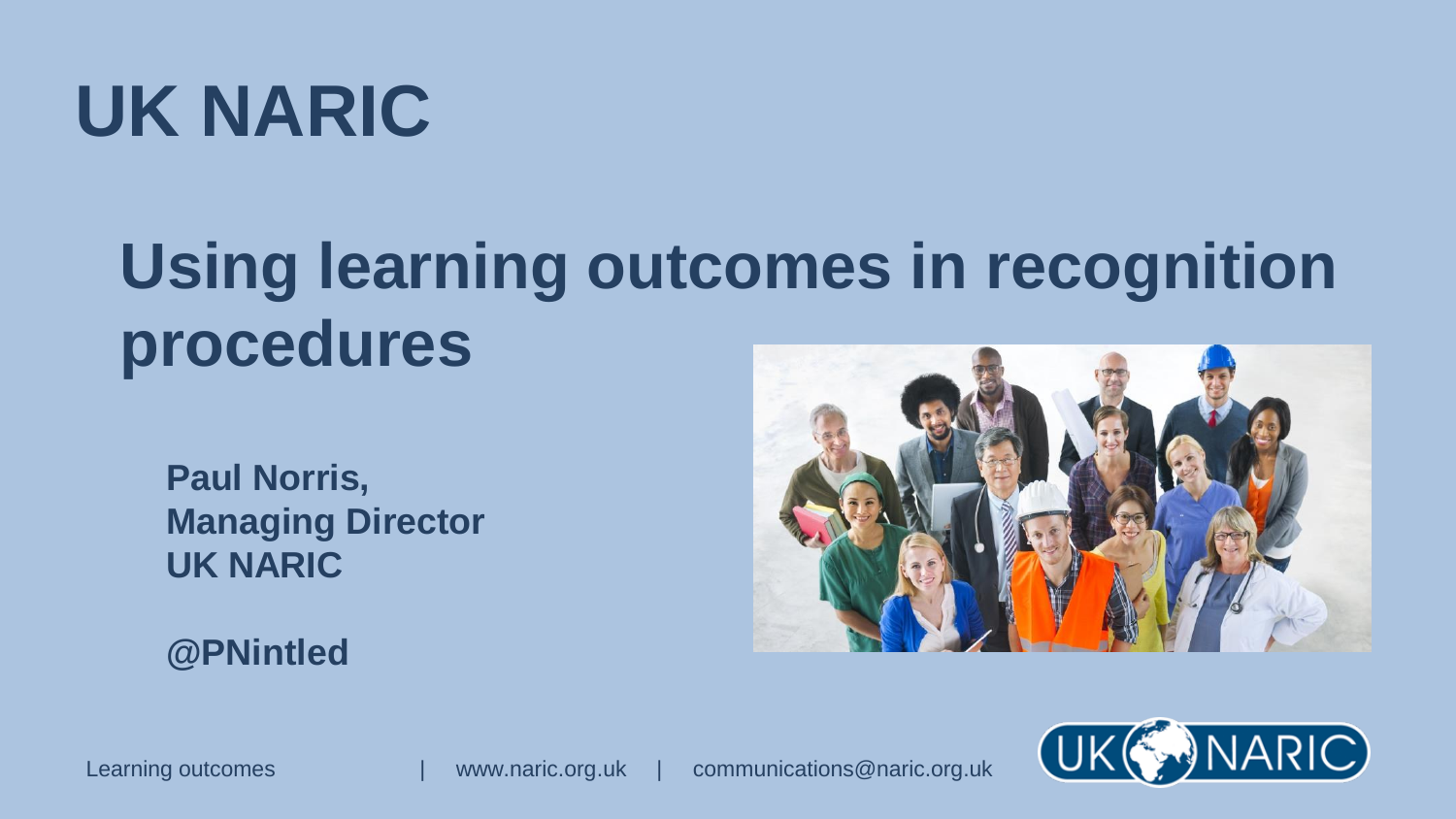#### **Evaluation process**

#### 55,000 individual applications a year 25,000 member enquiries a year



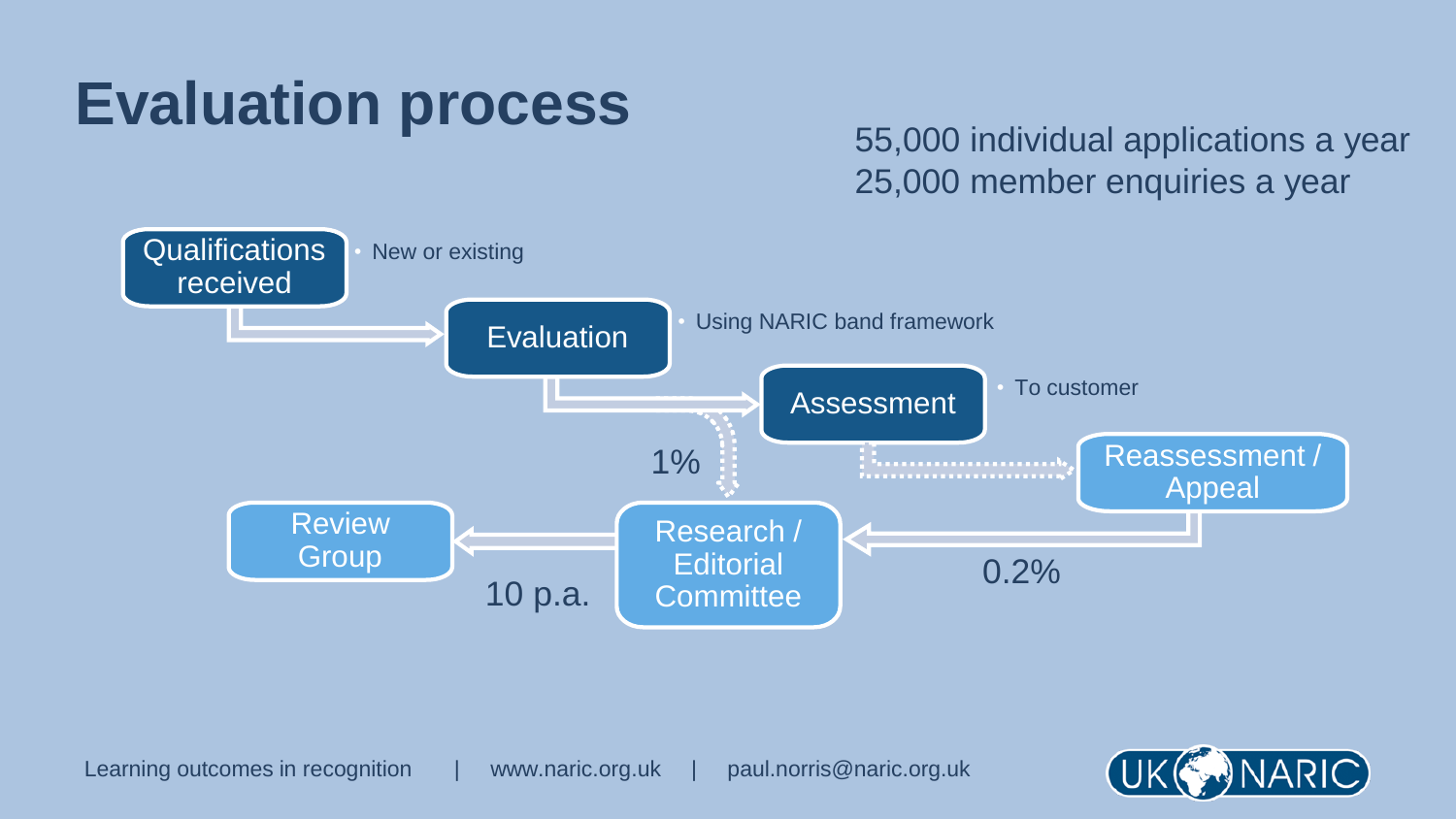## **The UK NARIC evaluation process**

UK NARIC evaluate qualifications in accordance with recognition criteria and principles of the **Lisbon Recognition Convention**

The **UK NARIC Band Framework** provides a means of categorising different types of international awards and comparing these awards to the most suitable UK qualification type and framework level.

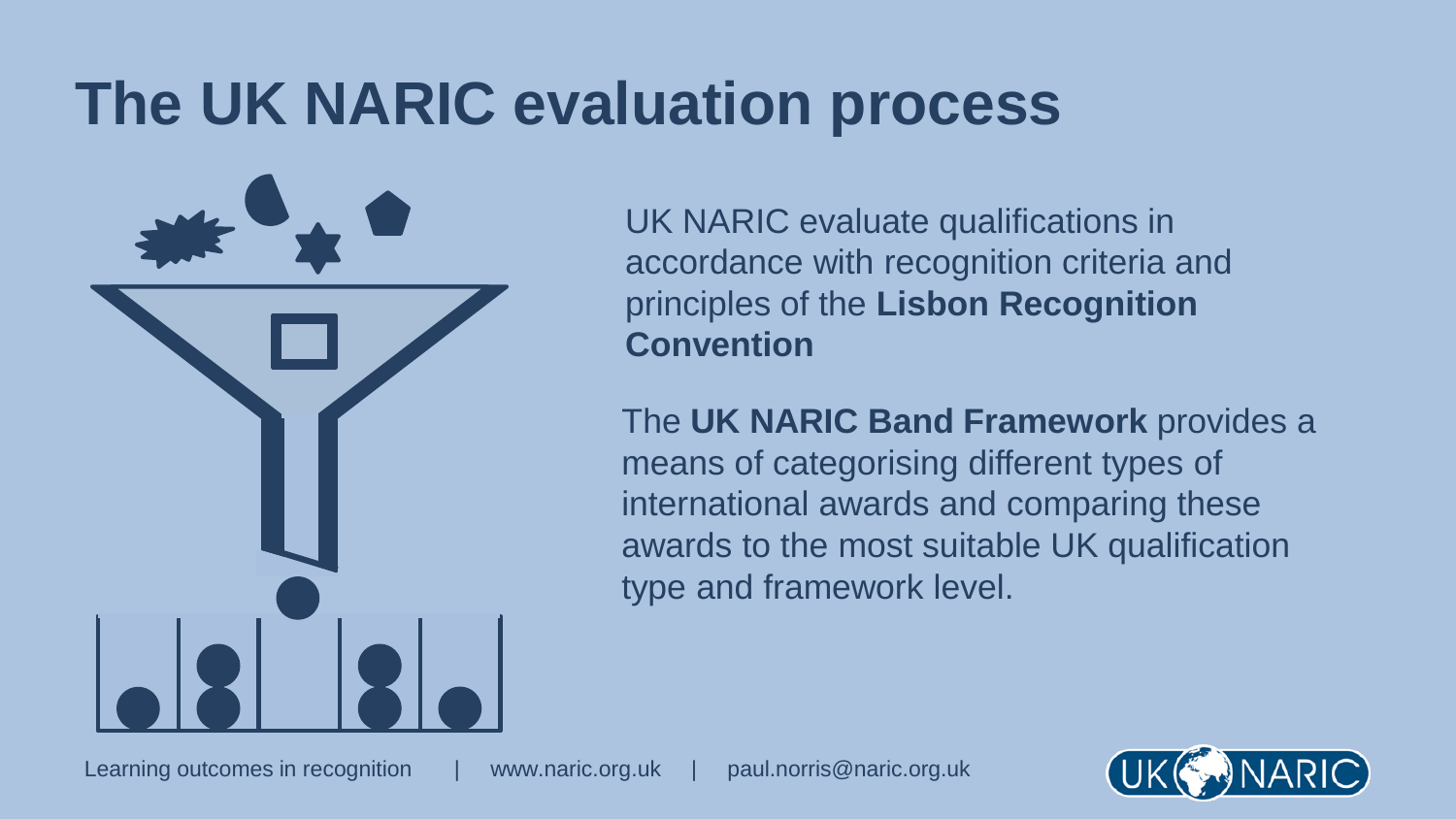## **A Dynamic Global Benchmarking Tool**

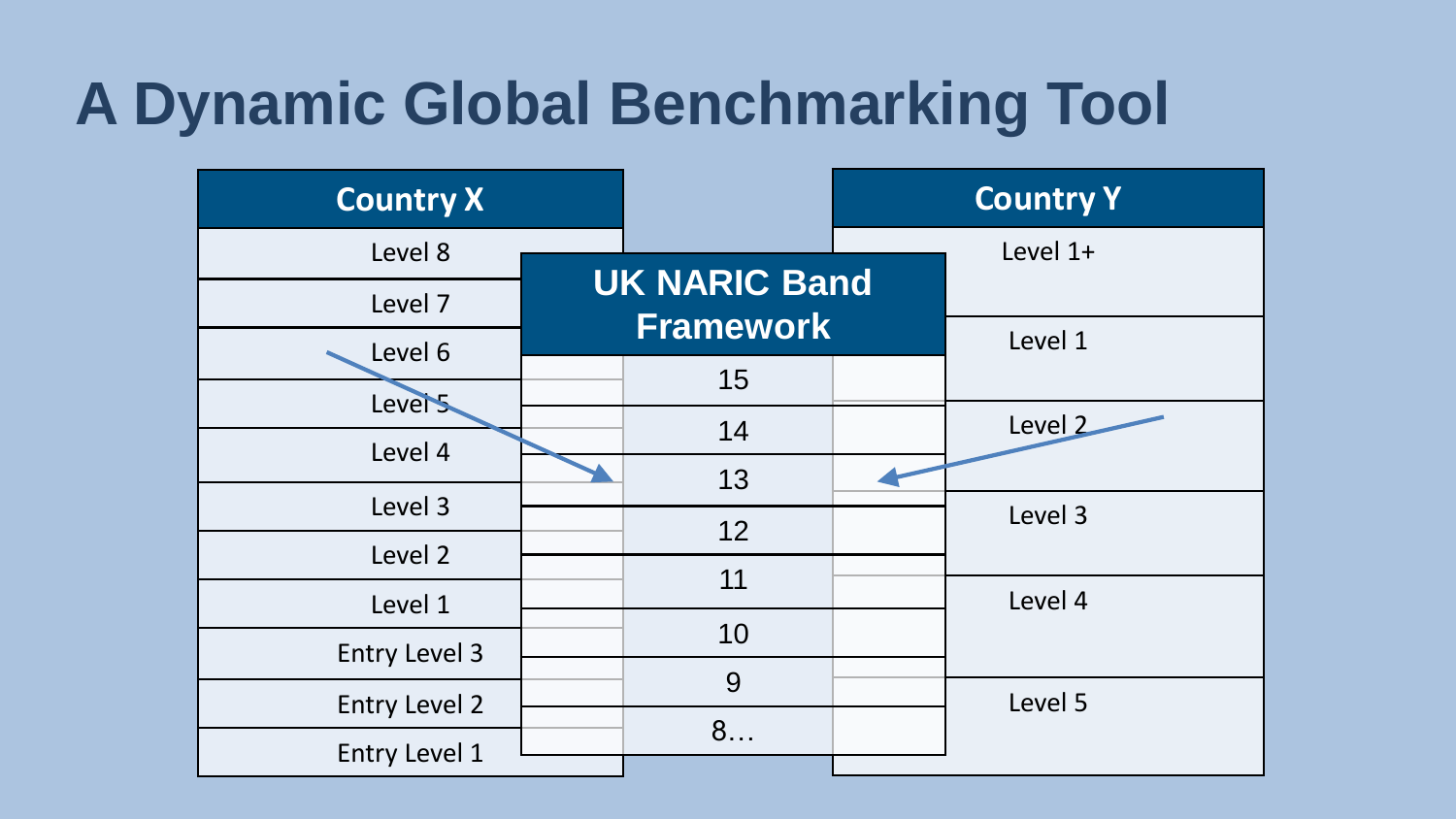## **How the NARIC bands work**

| <b>UK NARIC Band(s)</b> | <b>UK NARIC Band Framework Descriptor(s)</b>                                                                                                                                                                                                                                                                                                                                                                                                                      | <b>RQF</b><br><b>Level</b> | <b>Comparable UK</b><br><b>Qualification(s)</b> |
|-------------------------|-------------------------------------------------------------------------------------------------------------------------------------------------------------------------------------------------------------------------------------------------------------------------------------------------------------------------------------------------------------------------------------------------------------------------------------------------------------------|----------------------------|-------------------------------------------------|
| 9                       | Qualifications that provide holders with a <b>critical understanding</b><br>of some of the main principles, theories, concepts and<br>terminology in a specific subject or discipline<br>Individuals work autonomously and are able to use initiative in<br>some professional situations.                                                                                                                                                                         | 6                          | Bachelor (Ordinary)<br>degree                   |
|                         |                                                                                                                                                                                                                                                                                                                                                                                                                                                                   |                            | <b>RQF/CQFW Level 6</b><br>Diploma              |
| 10                      | Qualifications that enable holders to use their <b>detailed</b><br>knowledge and understanding to develop appropriate<br>methodologies and apply appropriate techniques to complex<br>problems and issues within a specialised subject or discipline<br>Individuals have <b>complete autonomy</b> and are able to use<br>initiative in professional situations which are subject to change<br>Individuals may also hold significant managerial<br>responsibility. | 6                          | Bachelor (Honours)<br>degree                    |
|                         |                                                                                                                                                                                                                                                                                                                                                                                                                                                                   |                            | Bachelor degree                                 |
|                         |                                                                                                                                                                                                                                                                                                                                                                                                                                                                   |                            | Graduate Certificate /<br>Graduate Diploma      |
|                         |                                                                                                                                                                                                                                                                                                                                                                                                                                                                   |                            | <b>RQF/CQFW Level 6</b><br>Diploma              |
|                         |                                                                                                                                                                                                                                                                                                                                                                                                                                                                   |                            | Level 6 NVQ                                     |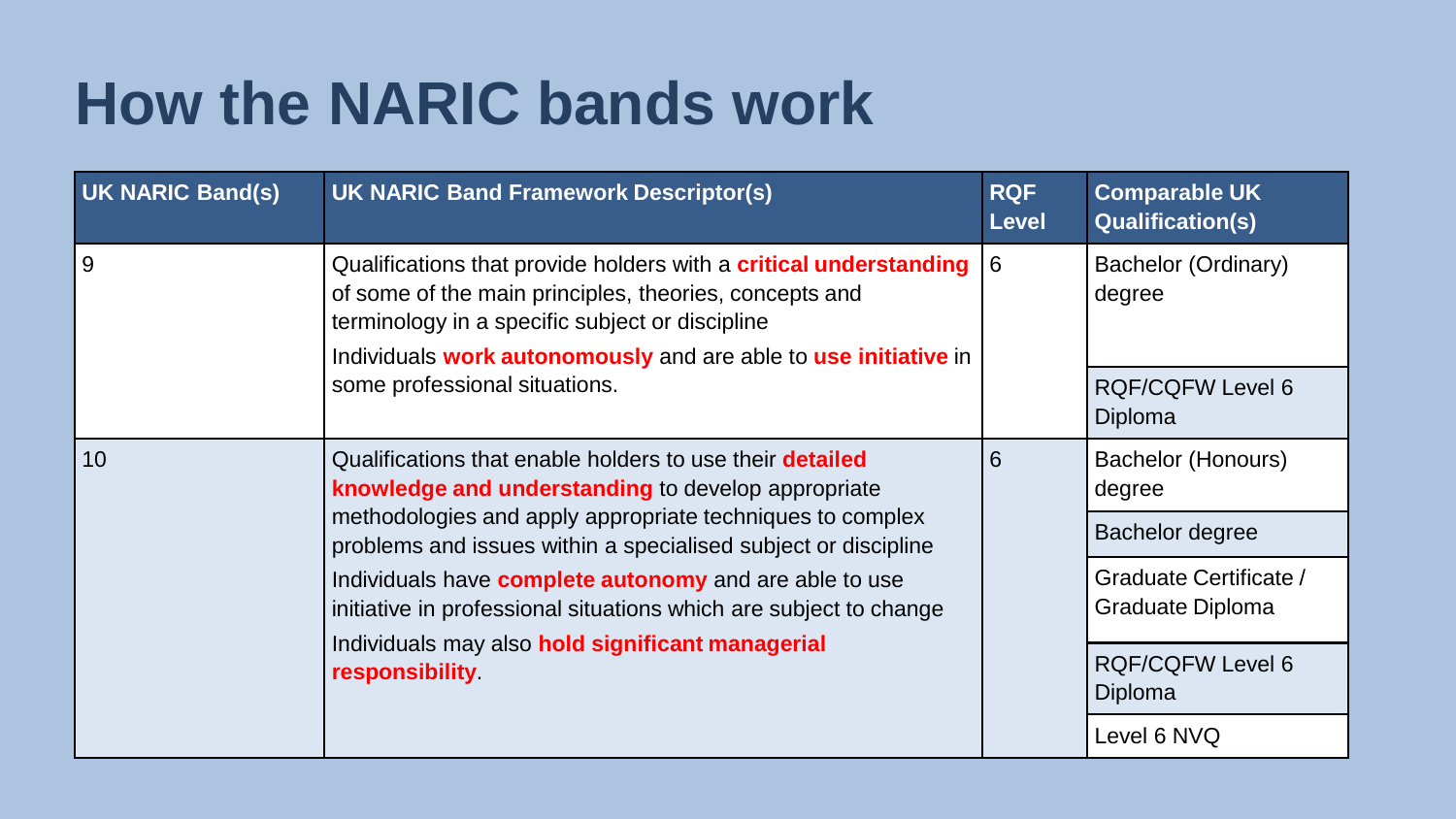## **How the NARIC bands work**

| <b>UK NARIC Band(s)</b> | <b>UK NARIC Band Framework Descriptor(s)</b>                                                                                                                                                                                                                                                                                                                                                                                                                                                 | <b>RQF</b><br><b>Level</b> | <b>Comparable UK</b><br><b>Qualification(s)</b> |
|-------------------------|----------------------------------------------------------------------------------------------------------------------------------------------------------------------------------------------------------------------------------------------------------------------------------------------------------------------------------------------------------------------------------------------------------------------------------------------------------------------------------------------|----------------------------|-------------------------------------------------|
| 11                      | Qualifications that provide holders with <b>detailed knowledge</b> and<br>understanding of a chosen area<br>Individuals possess critical analysis, interpretation and<br>evaluation skills that can be applied to complex concepts and                                                                                                                                                                                                                                                       | 7                          | Postgraduate Certificate                        |
|                         | theories in order to formulate their own ideas<br>Individuals can undertake key developmental and managerial<br><b>roles</b> at this level.                                                                                                                                                                                                                                                                                                                                                  |                            | Postgraduate Diploma                            |
| 12                      | Qualifications that provide holders with <b>highly specialised</b><br>knowledge and understanding of a chosen area<br>Individuals possess critical analysis, interpretation and<br>evaluation skills that can be applied to complex concepts and<br>theories in order to formulate their own ideas<br>In academic terms, individuals are able to undertake<br>independent research activities<br>Individuals can make key contributions to the development<br>and planning of organisations. |                            | <b>RQF/CQFW Level 7</b><br>Level 7 NVQ          |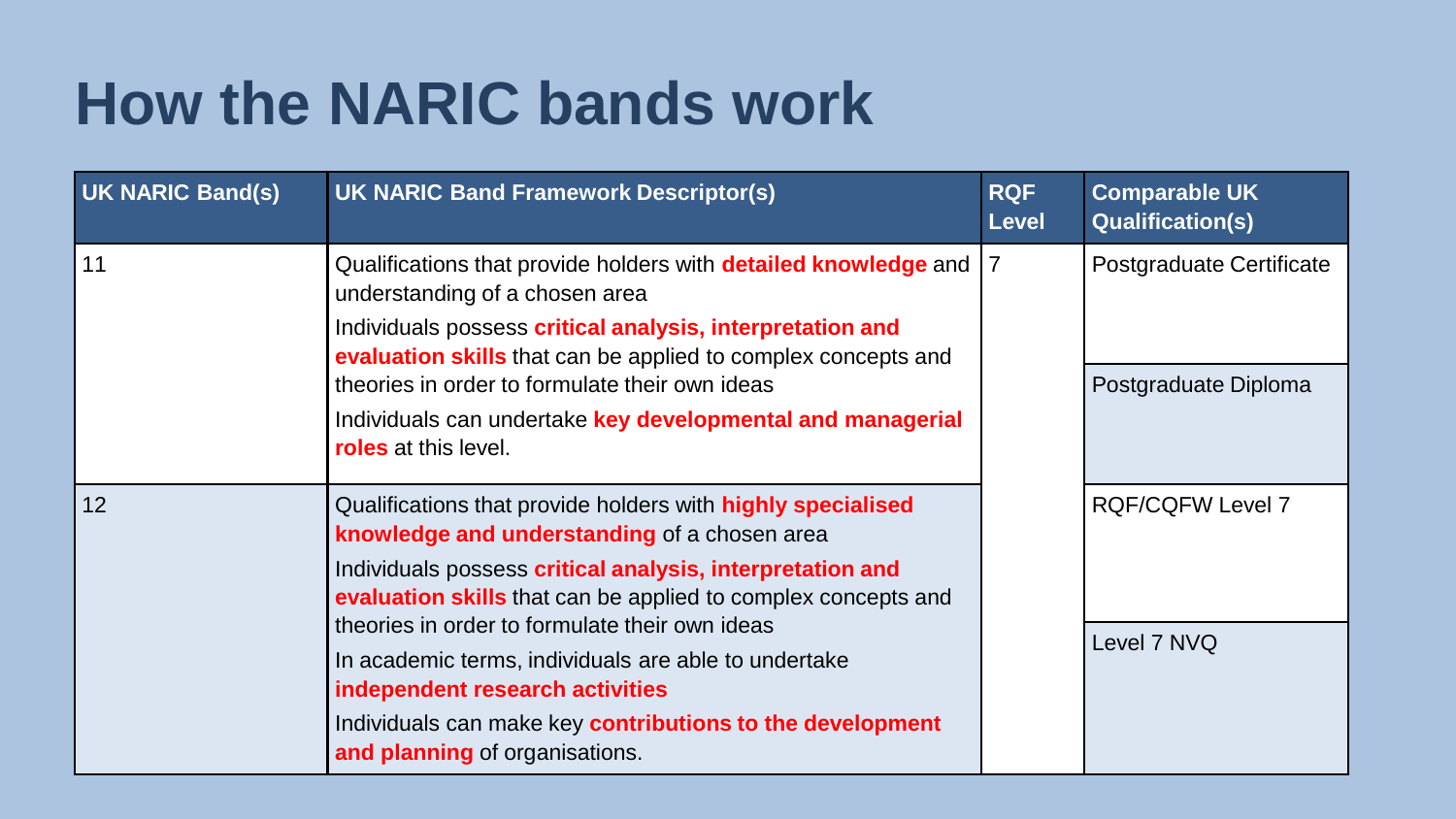## **How the NARIC bands work**

| UK NARIC Band(s) | <b>UK NARIC Band Framework Descriptor(s)</b>                                                                                                                                                                                                                                                                                                                                                             | <b>RQF</b><br><b>Level</b> | <b>Comparable UK</b><br><b>Qualification(s)</b>                                                                                                                                                                                                                                                                        |
|------------------|----------------------------------------------------------------------------------------------------------------------------------------------------------------------------------------------------------------------------------------------------------------------------------------------------------------------------------------------------------------------------------------------------------|----------------------------|------------------------------------------------------------------------------------------------------------------------------------------------------------------------------------------------------------------------------------------------------------------------------------------------------------------------|
| 13               | Qualifications that enable holders to make a significant<br>contribution to their chosen subject area<br>Individuals possess highly developed critical analysis,<br>interpretation and evaluation skills that can be applied to<br>complex concepts and theories in order to formulate their own<br>ideas<br>Individuals can make key contributions to the development<br>and planning of organisations. | $\overline{7}$             | Master's degree<br><b>Integrated Master's</b><br>degree (e.g. MEng,<br>MChem, MPhys,<br>MPharm, MArch)<br>Primary (or first)<br>qualifications in<br>medicine, (e.g. BM BS),<br>dentistry (e.g. BDS) and<br>veterinary science (e.g.<br>BVSc)<br>Master of Philosophy<br>degree (MPhil) / Master<br>of Research (MRes) |